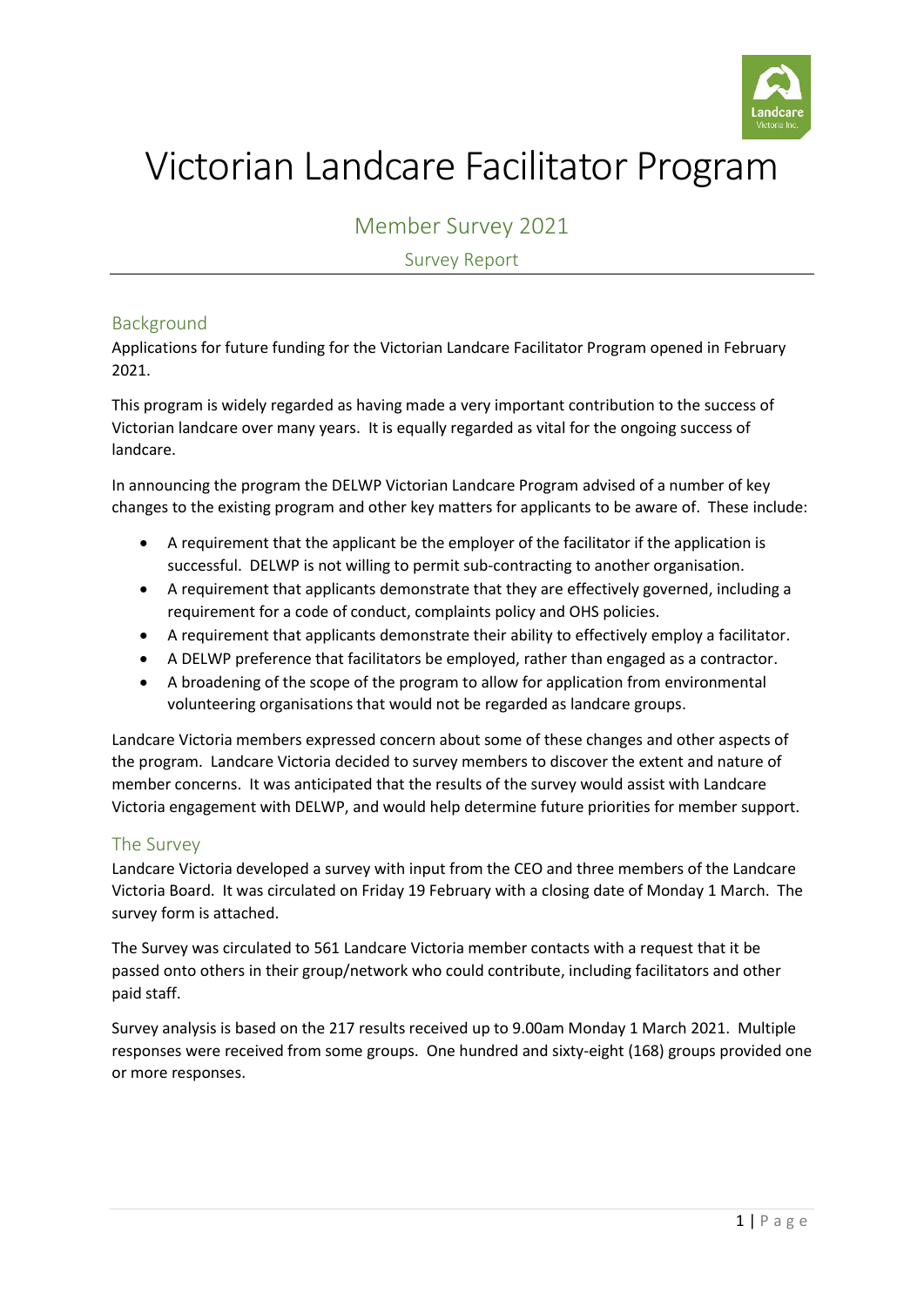

# Results

Results and some basic analysis of survey results follow.

# 2. To which catchment management region does your Group/Network belong?

217 survey submissions were received from all CMA regions.

| <b>CMA Region</b>            | <b>Number of submissions</b> |
|------------------------------|------------------------------|
| Corangamite                  | 10                           |
| <b>East Gippsland</b>        | 19                           |
| <b>Glenelg Hopkins</b>       | 23                           |
| Goulburn Broken              | 38                           |
| Mallee                       | 8                            |
| <b>North Central</b>         | 32                           |
| North East                   | 12                           |
| Port Phillip and Westernport | 39                           |
| <b>West Gippsland</b>        | 16                           |
| Wimmera                      | 16                           |
| Not stated                   | 4                            |
| Total                        | 217                          |

# 3. Please indicate what best describes your role in landcare

 Respondents were asked to identify their role. Where respondents chose 'other' the raw data were recoded to allocate the role to the primary classification. In a few cases this was not possible, or no choice was provided.

| Source           | <b>Number of submissions</b> |
|------------------|------------------------------|
| Committee Member | 170                          |
| Landcare staff   | 47                           |
| Not stated       | 5                            |
| Total            | 717                          |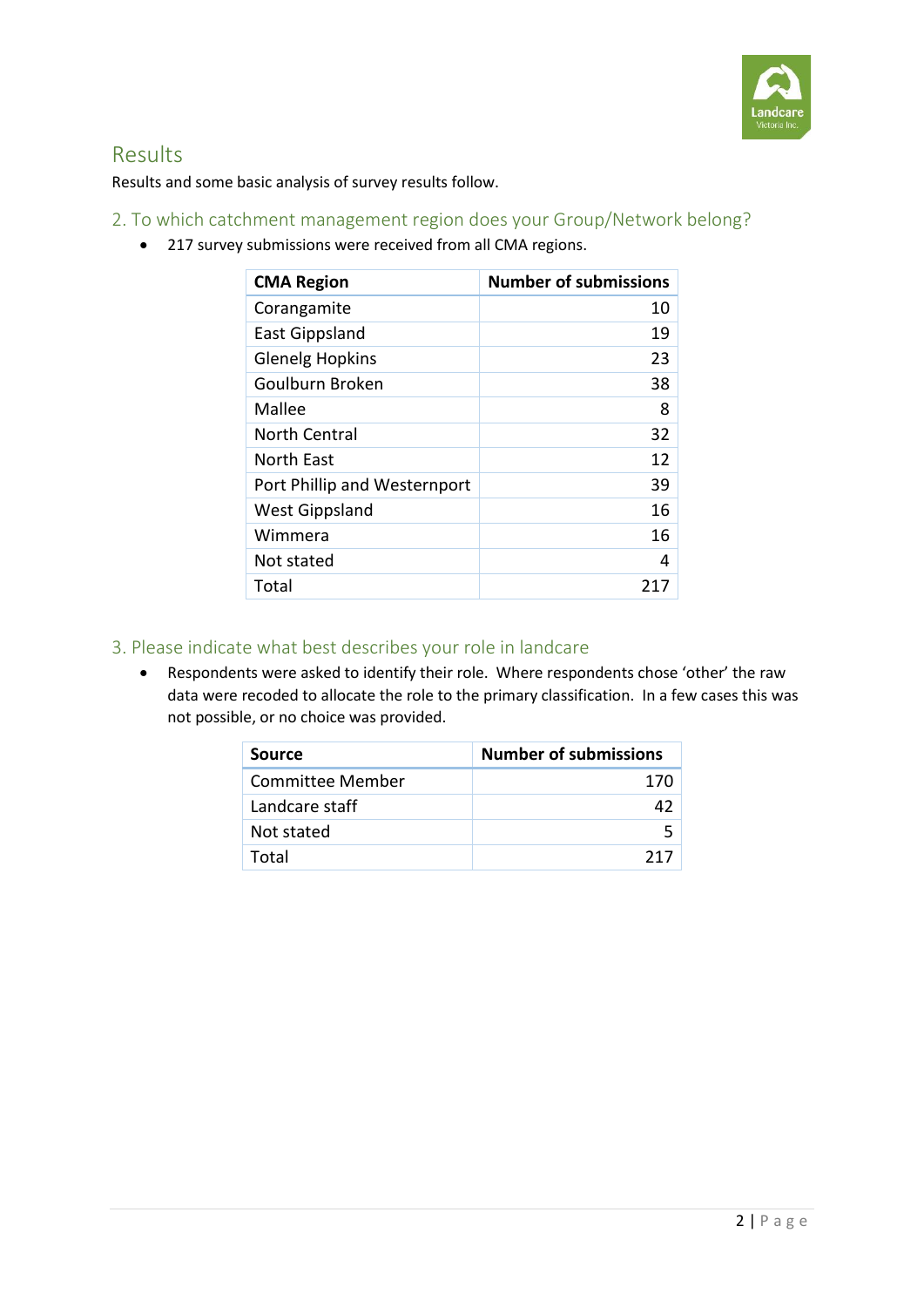

## 4. Under what arrangement is your current facilitator employed?

- The survey asked respondents to describe the employment arrangement of their current facilitator. Raw data were recoded as required based on the description provided into three employment classes: employed, contracted or outsourced (i.e employed by another organisation).
- 32 respondents reported that they presently have no access to a facilitator. Six respondents offered no response to this question.

| <b>Current employment</b><br>arrangement | <b>Number of submissions</b> |
|------------------------------------------|------------------------------|
| Contractor                               | 32                           |
| Employed                                 | 144                          |
| No Facilitator                           | 32                           |
| Outsourced                               | 3                            |
| No response                              | 6                            |
| Total                                    |                              |

5. Have you considered a new employment arrangement for your facilitator in response to the changes in the Victorian Landcare Facilitator Program?

- Around half of the groups and networks that currently have access to a facilitator intend to develop proposals that are basically the same as in place at present.
- Around one fifth of the groups and networks that currently have access to a facilitator intend to develop proposals that will change as a result of the new DELWP guidelines. A little over a fifth of respondents have yet to decide.
- DELWP has indicated a preference for facilitators to be employed, rather than contracted but there is little difference in the intent to change between those groups that presently employ or contract their facilitator.

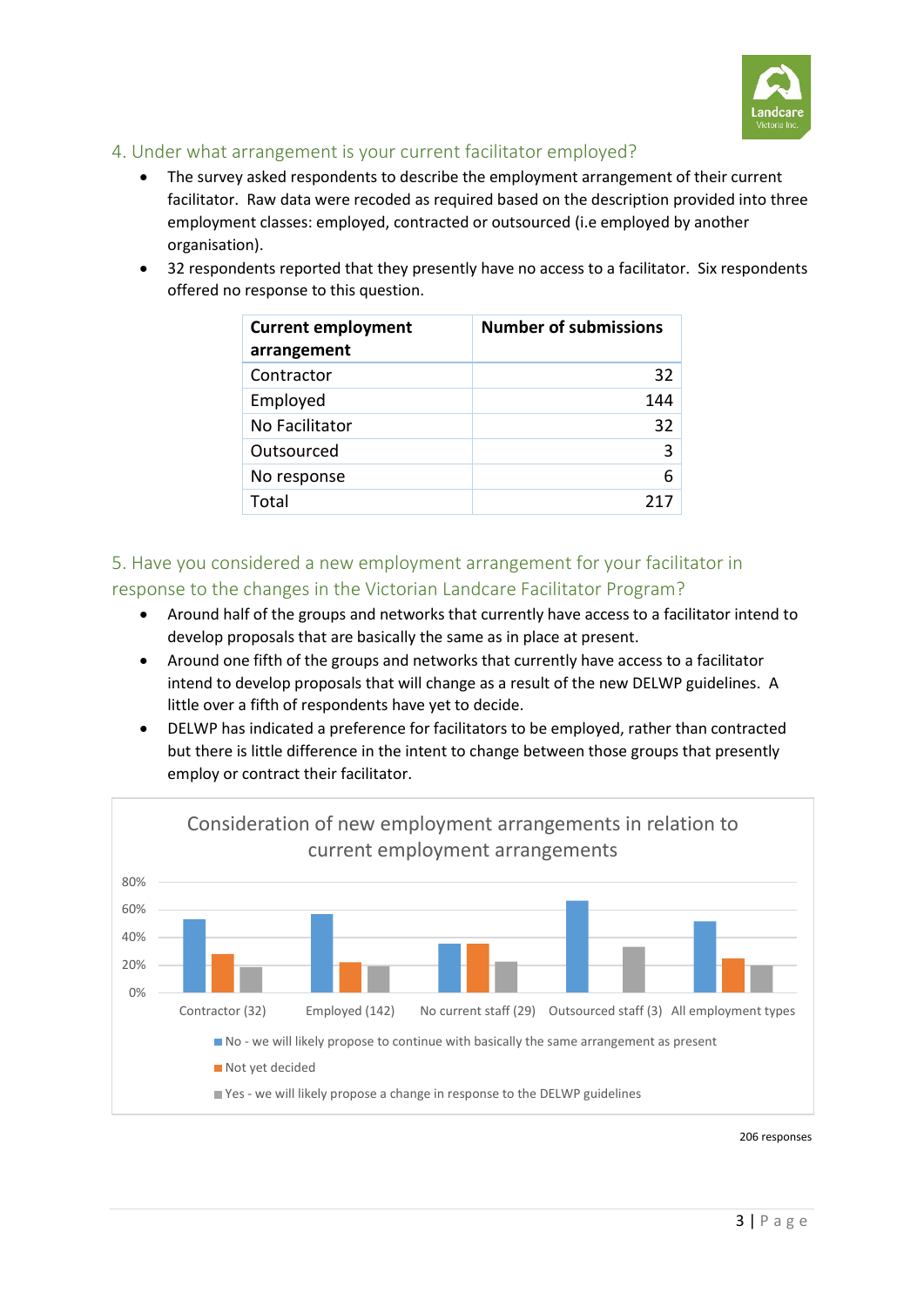

# 6. Which of these statements best describes your attitude to the employment and governance changes required by DELWP for the Victorian Landcare Facilitator Program

- Just under half (46%) of committee respondents either welcome the changes or support the changes subject to the need for time and support to adjust.
- Paid landcare staff are more inclined to support the changes than committee members, although most recognise that community landcare organisations will need time to adjust.
- 20% of respondents believe that the established standards are excessive or inflexible.

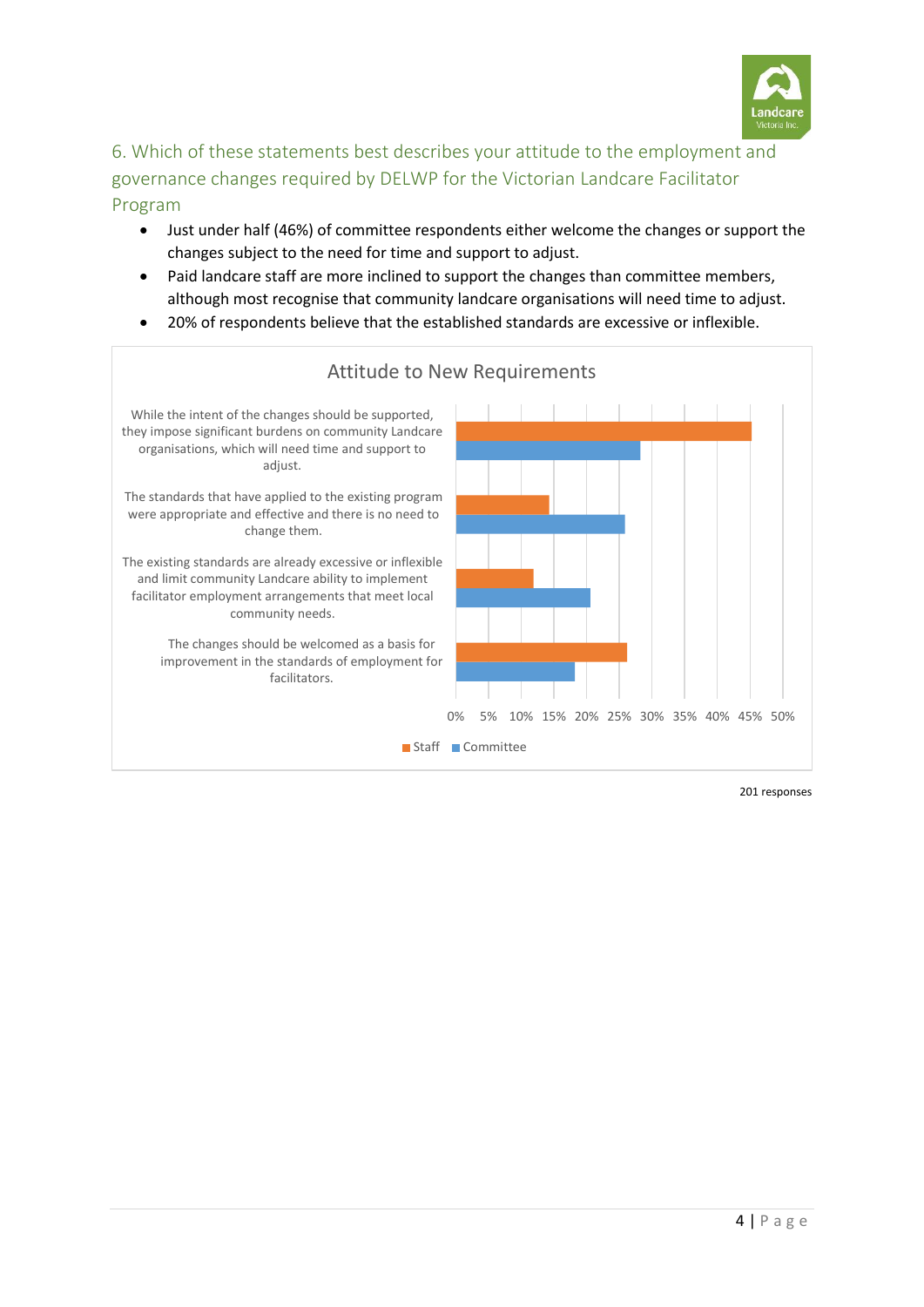

7. Please indicate how strongly you agree with the following question. The GOVERNANCE requirements that the Department of Environment, Land, Water and Planning have outlined in the Victorian Landcare Facilitator Program are too onerous for my organisation

- A little over half (54%) of respondents believe that the governance requirements required by the new program are excessive. The remainder are either neutral (22%) or disagree (21%) with the proposition (4% did not respond).
- Staff are much more inclined to disagree with the proposition that governance requirements are excessive than are their management committees.

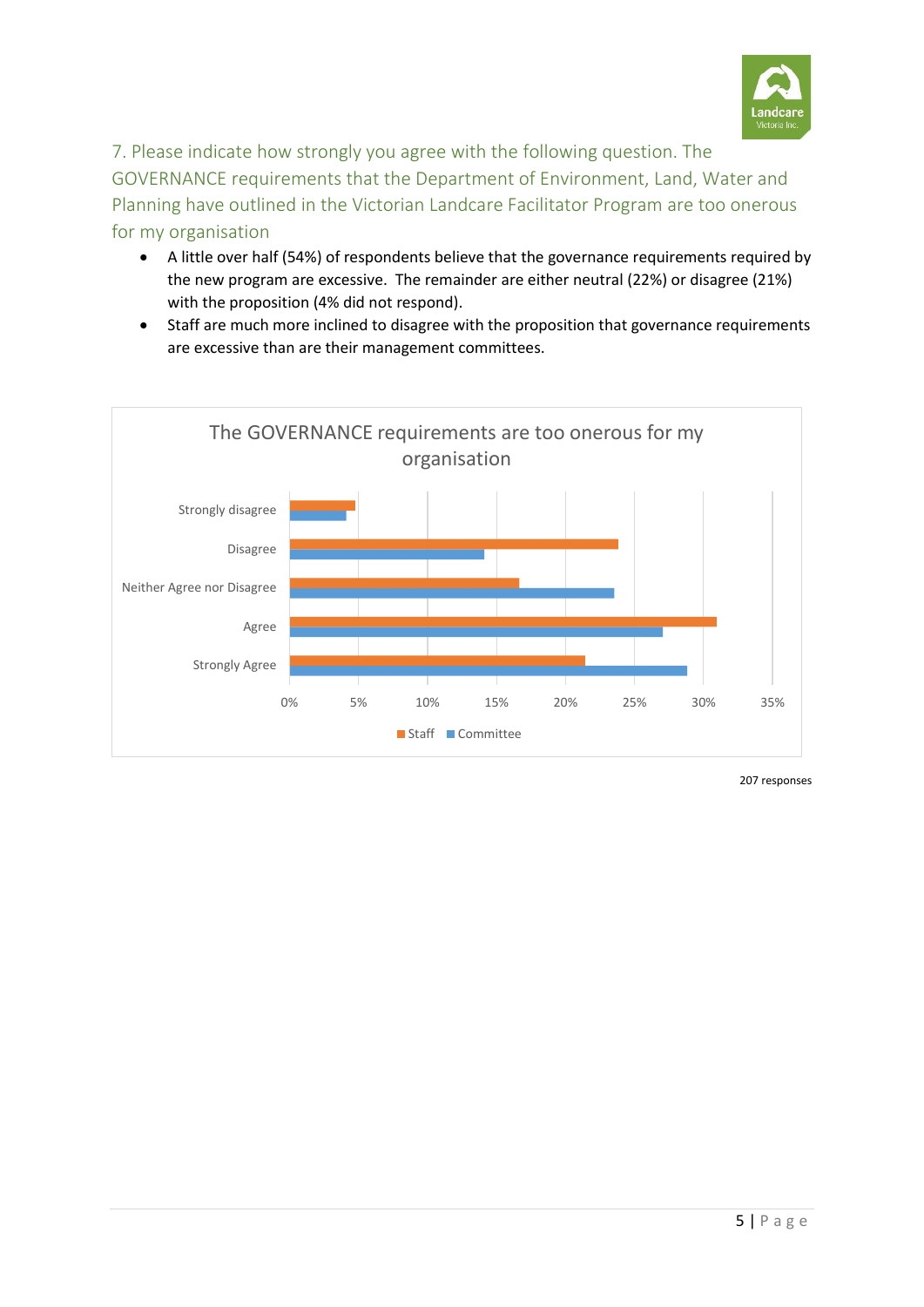

8. Please indicate how strongly you agree with the following question. The EMPLOYMENT requirements that the Department of Environment, Land, Water and Planning have outlined in the Victorian Landcare Facilitator Program are too onerous for my organisation

- A substantial proportion of respondents (27%) neither agree nor disagree that the employment requirements in the new program are excessive.
- Of those that did express a view, just under half agreed or strongly agreed that the employment requirements established by DELWP are excessive.
- Paid landcare staff were less inclined to agree that the employment requirements are too onerous, compared to their committees.

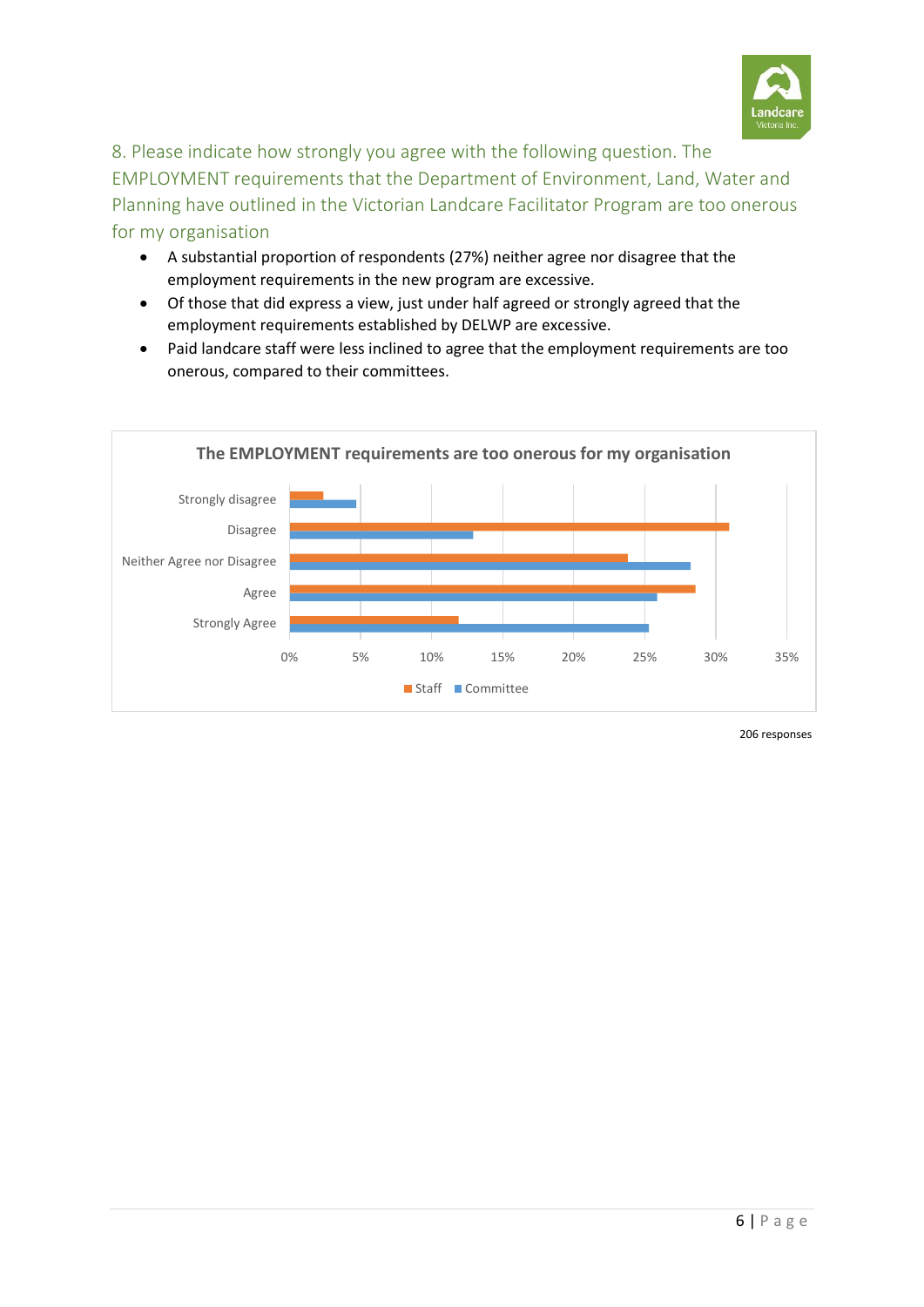

9. Please indicate how strongly you agree with the following statement: The changes DELWP is making to the Victorian Landcare Facilitator Program will weaken Landcare's ability to deliver on-ground environmental projects in my region and across Victoria

- The proposed changes to the facilitator program are of concern to the Victorian landcare community. Sixty-one percent of respondents believe that the changes will weaken landcare's ability to deliver on ground environmental projects.
- While the majority of landcare staff (59%) indicate agreement that the new program will weaken community landcare, their level of concern is a little less than that of their management committees.



205 Responses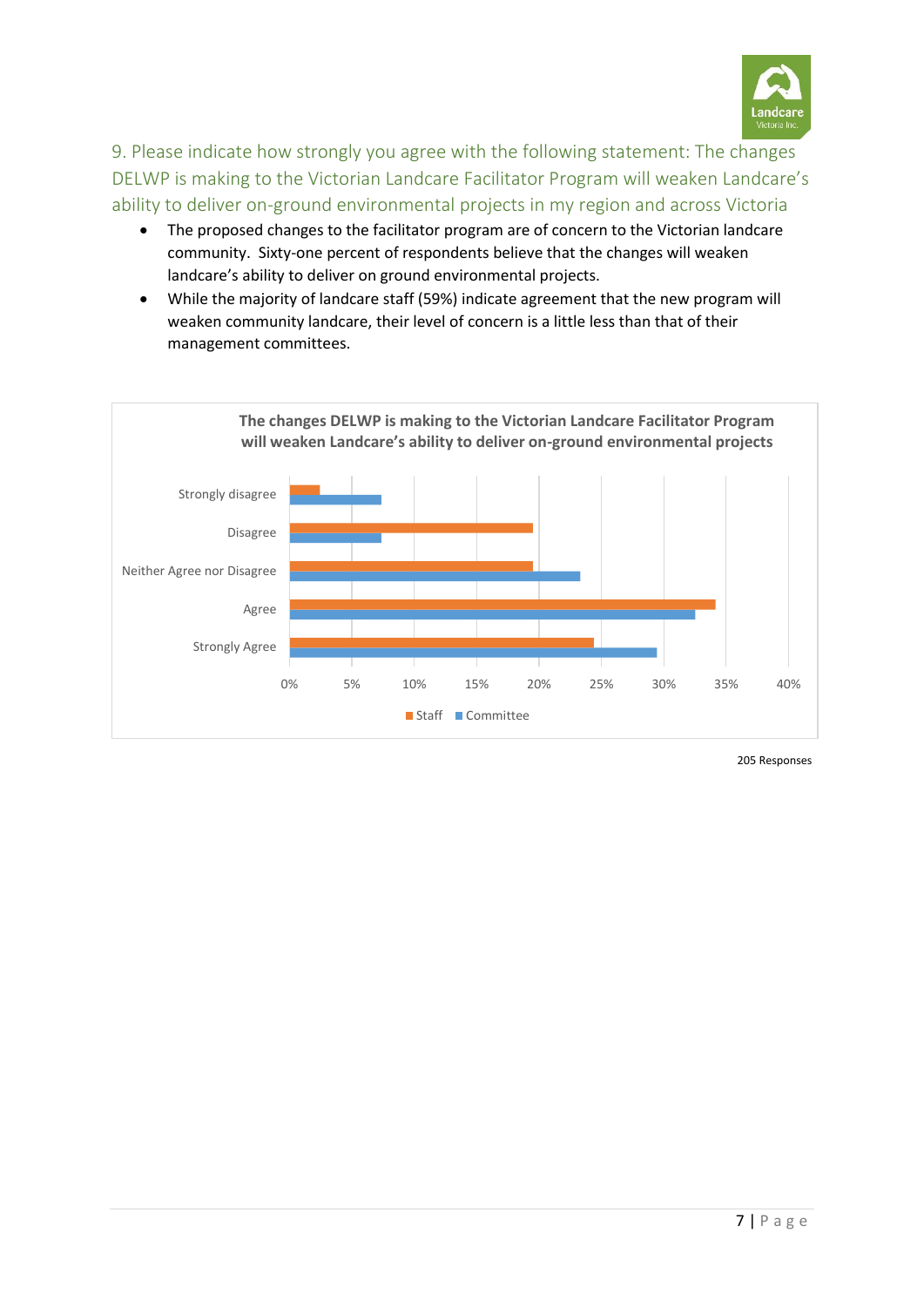

# 10. With respect to employing a Landcare facilitator please select which areas you may require additional assistance with.

- The chart below shows the total number of references to various forms of support requested by respondents. Multiple topics were permitted so the numbers reported tally to more than the total number of responses.
- Numerous 'other' responses were received in addition to the choices offered. Data were recoded into the categories shown in the graph below.
- Human resource management and employment law advice are dominant areas for support. Combined, 163 out of the 216 responses received sought this type of support.
- Information technology, accounting and payroll services are also significant areas for support.
- A third frequently mentioned topic is support for office accommodation.

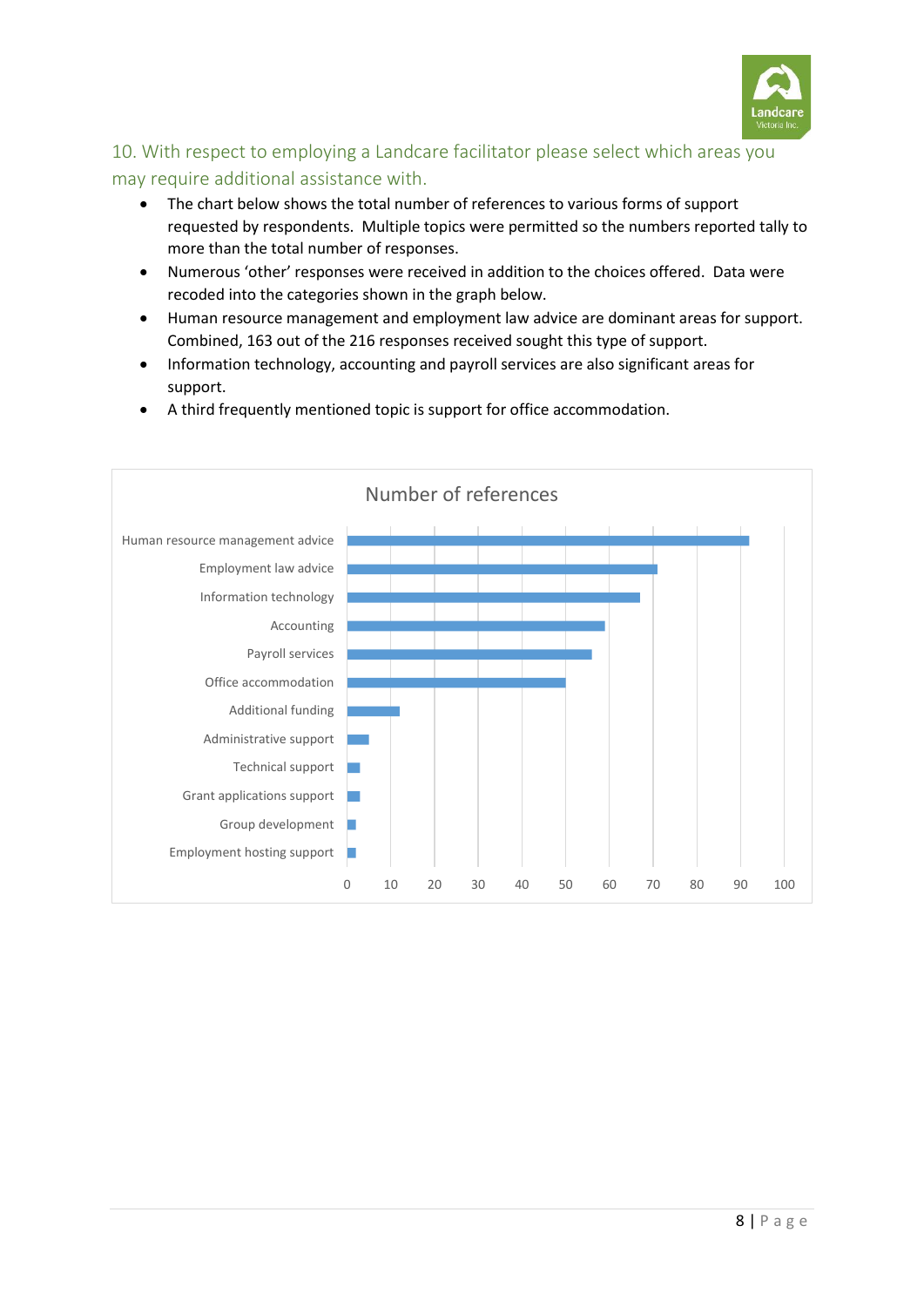

11. Do you feel that your group/network has sufficient time to prepare an application that adequately meets the requirements of the Victorian Landcare Facilitator Program prior to the March 18 application deadline?

- 27% of respondents feel they are able to meet the March 18 submission deadline.
- Around equal proportions of the remainder feel that they don't have sufficient time or are unsure.



205 Responses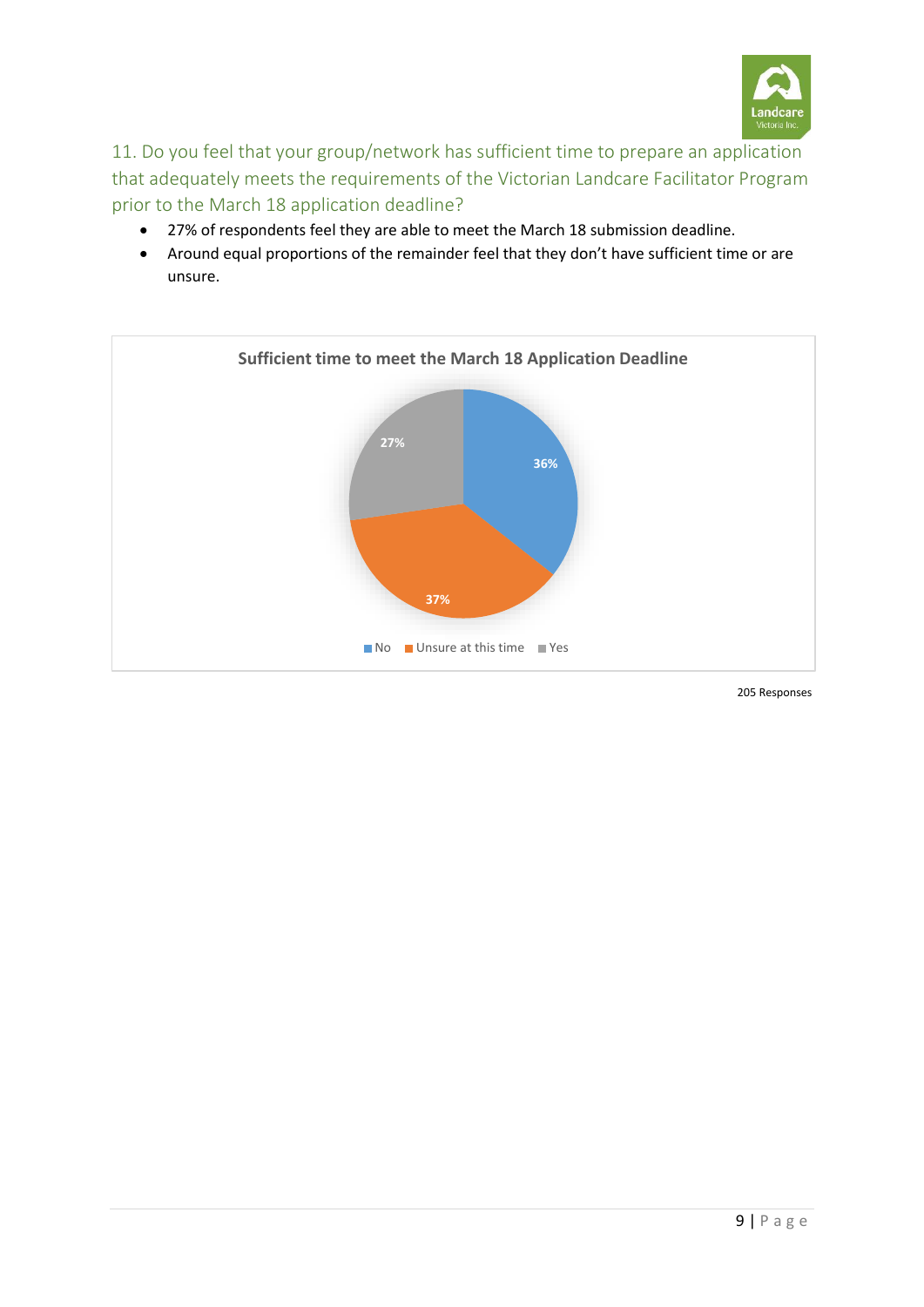

## 12. If you have any brief comments about the Victorian Landcare Facilitator Program, please provide them below.

Respondents were invited to provide comments on the program. These are provided as received below. Information that might identify groups or individuals has been redacted.

Our local Government area council will be the host this round. For they have the capacity to employ the facilitator and the Landcare groups to form the steering committee to give direction and assist the facilitator with engaging with the local community. We have been working together with the present and past Landcare facilitator position since the funding started, and have developed a strong relationship.

The Landcare Facilitator funding does not allow the Facilitator to support the Network who employs them. Their work is supposed to be solely focused on helping the Landcare groups who are members of the Network. This restriction throws the total running of the Network to the volunteer Board members.

In the  $\blacksquare$  our group was well supported by the facilitator as was she by the sponsoring council. Group representatives had good opportunity to direct the facilitator on how she could best help them. Volunteer groups seldom have the recourses to be good employers and if council is the direct employer then they would have the ability to dictate direction. It worked so well for our group & network I don't understand how taking this type of employment arrangement away benefits anyone?

I have been a Landcare Facilitator for nearly two years. It's a strange position to be in: I don't have a manager but I report to everyone. I have been talking to other Landcare Facilitators and discovered that everyone is employed in a different way and has different expectations from their committees and members. I'm concerned about inequities across the state for the facilitators and for the Landcare groups.

As a Landcare group we depend and rely on our Network Facilitator to deal with these broader governance issues, and our Network has the capacity to manage this.

We can understand there are groups who may be struggling to deal with governance and employment issues and we believe then it is up to DEWLP and LVI to work out how to support the Networks. We Landcare groups are VOLUNTEERS.

This is the first correspondence we as a Landcare group have ever received from LVI regarding these issues. The above survey is extremely confusing, unclear and circular. This is beyond our capacity to answer and nor do we believe it is our responsibility. We believe that there should be a more centralised state wide and equitable approach to the employment of Landcare facilitators. We are aware that some network facilitators have a small number of groups and others have a large number of very active groups, which means the support that groups receive is varied.

Whilst we support the intent of having Landcare groups/networks to have an input into the location and area covered by employed LC Facilitators - we believe that the new process is too onerous for volunteer groups to undertake. Further we strongly believe that the employment of LC Facilitators should be employed by and managed by the LC organisation, not volunteer groups. The time, knowledge and skill required to effectively and properly manage employees including the legal and tax requirements is considerable and volunteer groups/networks should not be asked to be doing this on behalf of Landcare. This should be the role of Landcare.

We have had a very unsatisfactory experience with a Landcare Facilitator ( ) whom assisted greatly with grant applications however they put their own personal business up as the Project Manager ( and received a % of the project funding for PM) for the projects - failed to deliver on the PM role responsibilities - subcontracted their responsibilities to other people who also were paid for work they should have been doing themselves thus overspending the PM budget - and when we terminated their PM position due to non reporting to the committee and a whole range of issues we could not resolve, extensive double/triple dipping of project funds and conflict of interest issues ( eg also being the head of the organisation that employed people for onground works for which they charged a fee) they withdrew all support to our group as a LC facilitator. It appears they were using their LC facilitator role to further their own personal business, and when we refused that arrangement all communication to us from them was cut.

We have since moved to be part of another LC Network ( ) and have been very satisfied with this move, however with large number of groups that facilitator has to look after means that their capacity for support is limited. Question 6 and 10 i am unable to answer as i am not aware of the DEWLP changes.

DELWP seem to have forgotten that Landcare is mainly run by volunteers. It seems that DELWP expect the same standards for volunteers as they do for over-regulated, paid, professionally trained, government employees. This is unrealistic and unreasonable. Landcarers are volunteer's and don't want to be bogged down administering a facilitator. Local issues are important to us and if a facilitator is a pawn to a government agency then we lose the ability to work with our local issues.

Our group feel that the facilitator positions are being shifted form locally employed and managed positions to DELWP extension officers. We are not prepared to use our volunteer time to do the management as directed rather than as we see as valuable to our group and district. We will not be applying for funding and will conduct further projects ourselves with our own resources allow. Ross McDonald

We have been asking for the conditions to be made available to us since July last year, and my network is so big we now need to consider more than one position. This could mean a change to two networks to suit DELWP's funding ratio model of 5-12 groups : 1 .5 FTE facilitator. DELWP's time frame does not give us enough time to consult thoroughly with all of our members or the groups in our network.

Our local Council will host our Facilitator as they have the capacity to employ the facilitator. The Landcare groups will from a steering committee to give direction and assist the facilitator with engaging with the local groups.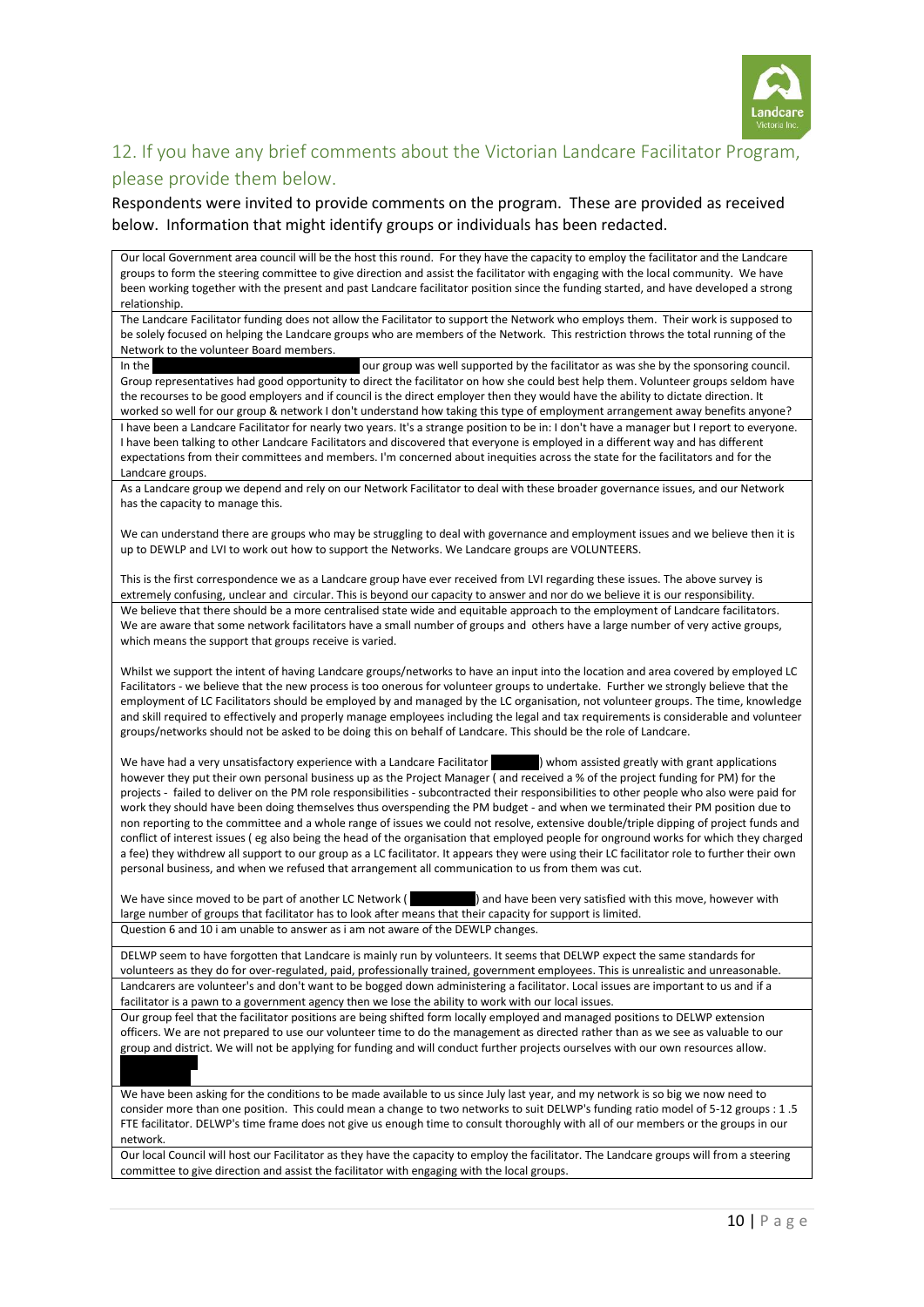

Our group fully respects that if we are to receive public money it is reasonable that the management, governance, risk and compliance associated with employing a facilitator is properly addressed. However we feel the ever increasing administration involved in meeting these requirements is putting the fantastic work achieved by the Victorian Landcare community at risk. Many volunteer groups and networks simply no longer have the capacity to employ a Landcare facilitator. We believe the whole system needs an overhaul to ensure equity and consistency in relation to Facilitator employment across the state and to allow facilitators and Landcare volunteers to get on with the most important job of all, on-ground action. We feel there is plenty of scope to streamline some of the administration requirements and greatly reduce the ever increasing burden that is being placed on volunteers. It is also making succession planning for groups an increasingly challenging task when other members see the heavy lifting that some executive committee members are currently undertaking. We think it would also be a useful exercise to clearly identify the roles and responsibilities of the different stakeholders involved in the Landcare space eg. LVI, CMA's DELWP, Landcare Groups etc. This may help with minimising duplication, confusion, current gaps etc within the Landcare community.

Thank you very much for the opportunity to provide feedback.

With our existing landcare facilitator being employed by a professional organisation, most of the questions don't apply to us. For this reason I haven' t followed the discussion closely, as the employment of our facilitator will be in good hands.

Overall a professional approach to facilitation is welcome.

In my experience I have seen how landcare groups managing Landcare facilitators can go really pear-shaped, it would be great to see the program left as it currently is

I think the current concern with the new VLFP relates to the inherent problems of the program never addressed by the last 2 reviews

For a long term program it relies heavily on limited and insecure funding, entrenched part time jobs, no hope for high quality on-going staff development and job progression. Turnover is high. Job classification–to work value has never been examined by the funder-no interest if the funding provided is sufficient to meet community standards-outcomes required.

The program offers no funds for establishment, limited funding for on-costs, admin and office space etc….and examples of wage theft to pay on-costs are known.

There is a heavy reliance on volunteers, no reimbursements built to funding to allow for genuine volunteer costs incurred etc –no other sector would accept this situation-why should we!

Whilst wanting to strengthen governance/employment the individual application process does nothing to help groups to submit say a regional model where facilitators may specialise or work across all groups in some innovative way. They could then support each otherhave a shared understanding and a strengthened regional management model. Instead we are forced to break up groups into single applications where its difficult to describe a bigger regional model and we are really just reinforcing the old model…so nothing new here at all.

It is a valuable program that needs adequate funding so that we can retain people in the role.

recognises that changes to the governance and administration requirements for engagement of the VLFP were overdue. The additional rigour that is expected is therefore supported. It needs to be also recognised that the new requirements do impose additional work on host groups, and some groups may not be willing or able to meet these requirements. In this sense the stated objective of empowering local groups may well be jeopardised. For those groups - like the - whose committee and Landcare facilitator are both content with a continuing contractor/contractee relationship, clearer advice should be provided on how to ensure this is appropriately done.

We are unhappy with the proposed changes.

The current system works well for our group.

Our landcare facilitator has had to spend too much time applying for funding for their own position. This takes too much time and energy, when the remit of the position is already large. Even without the burden of seeking funds for the job, the position should be full-time to recognise and adequately support its realities.

If facilitators are longer accessible to our group, we cannot see any way to continue as a volunteer group.

Still trying to manage an underspend from 19/20 financial year and due to changing situation within the network haven't even had a chance to really look into or complete the VLFP 2021-2023 funding application.

Feel some groups may need assistance with employment and structure but others operate well under contractual agreements

The Facilitator Program is critical to the successful operation of our group. We need it to continue to function as best as possible.

I think the program has been very beneficial and has allowed our groups to do things they could not otherwise contemplate.

We can always improve, and personally I think better collaboration and professional support for Facilitators would be beneficial. We are not really aware of the changes that are being made??

I feel the language in this survey focuses on Landcare. It appears to disregard and marginalise smaller groups such as ours which have achieved significant progress in our vision and has been formally awarded in recent times for the same. Moving forward I am feeling very anxious about how our group's management will be overseen by Landcare. This anxiety is based on recent interactions with the local landcare group which demonstrated rigid communication and no inspiration for future collaboration.

Thank you for reaching out for my thoughts and I hope they have provided you with some insight.

The need to have defined boundaries will be difficult for us as landholders have a connection to 1of 3 groups in our region and we have managed to satisfy there needs without any problems If it works why change?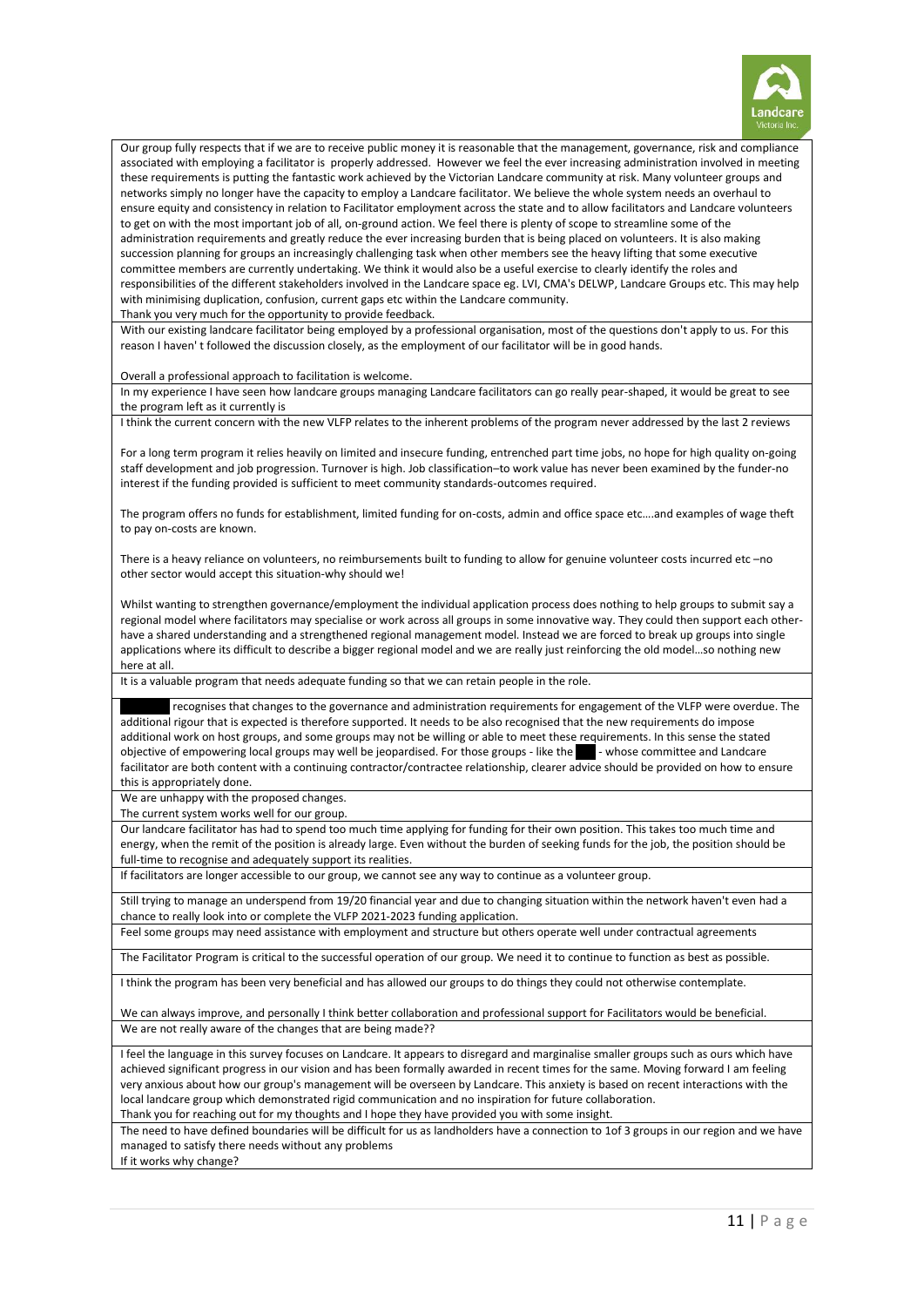

The VLFP has, in my opinion, worked satisfactorily for a number of years. Again, in my opinion, both State and Federal Governments have been steadily making it more difficult for Landcare volunteers and Groups to support themselves with their own Expressions of Interest and Acquittal processes, thus rendering them very reliant on having the support of their local Facilitator. The VLFP has undergone at least two reviews which I am certain would have highlighted the dependence of volunteers on the Facilitators' skills. Despite this the State Government through DELWP has indicated a significant reduction in annual funding to the program as well as opening up the number of other "Friends Of" groups (I guess city fringe dwelling green/left groups) to share in that reduced pool of funds. I see this as another attack on rural volunteers (similar to the CFA debacle) by a Socialist city centric Government. Clearly if they starve the program of funds a direct consequence will be the dismantling of local Landcare Groups who will become disillusioned and dispirited with the onerous conditions of their continued existence.

We rely on the facilitator to provide us with information, advice, resources and inspiration to do on ground works. Our group struggles to continue and will simply cease to exist if we dont have the support of a facilitator.

Delivery Model 4 mentions the need for high level standards for governance but does not indicate what those standards are (KPI's). It speaks of appropriate systems and processes but again does not state what they are. In any change to be implemented there must be considerable support from DELWP during a transition period during which recipients that may not meet the new standards are given a grace period in which to meet the standards.

An ongoing structure of secure long term employment is needed, as we lose competent facilitators through the ad hoc nature of their employment terms under the current short term contracts.

- What changes have been made to clauses in the new contract?

-The CMA hosted Landcare Coordinator roles - weve never ever been asked to document whether or not we consider these roles adequately support our needs. We are frequently asked to report on what we do and achieve, but Ive never seen any reports that role sends in about what they and we have achieved. Surely if that role is meant to support ours, we would be privy to what is being said and able to comment on its veracity? The best I see if a comment in the Victorian Catchment and Landcare magazine.

I believe the Facilitators should be employed by a third party expert in IR employment issues who works with the groups to ensure the facilitators are performing to the requirements set out and arranges payment and all logistics for the groups - leaving groups to do the work of focussing on the projects - it is up to the 3rd party to monitor with the groups about how the facilitator is doing their job- the facilitator has to show initiative in working with the groups - the groups-networks should not be the employer- but should guide the facilitator to do what the groups want

In our area we have a very good facilitator. And between the facilitator and local groups/other partnerships/networks we achieve a lot. The time it takes them and the local Landcare groups (volunteers) to fill out the forms/grants/managing etc is ridiculous. We're flat out managing things on ground, especially with Covid and our devoloping region.

Why can't you employ someone who can actually have a look at the massive achievements that have happened? Instead of these endless surveys. And forms and reporting. Usually they're delivered late with short timelines.

Our facilitator is essential. Without them, local Landcare groups (all volunteers) would collapse. DELWP forgets that Landcare is made up of volunteers.

#### You get a lot of bang for your buck.

Our facilitator gives much support to the groups in our network. Areas of support include liasing with landholders and government organisations, organising training events for Landcare members, providing support (eg. making flyers, designing signs, advice on OHS requirements for working-bees etc.) as well as contacts and guidance to groups to help with planning and implementation of their programs. Our facilitator finds it difficult to provide the time to meet the demands put on her by DELWP and the groups in our network within the time fraction of her employment. There are close to 10 groups, each with different needs and priorities. It is a substantial portfolio within a large geographical area comprised of a range of environmentally significant landscapes and land uses. If it is not broken you don, t need to fix it !!

In our opinion the Vic Government needs to invest more money directly into Landcare to control Noxious weeds, Rabbits ,Deer, and Feral animals NOT having to apply for grants all the time. We are Volunteers .

#### For every Dollar the Government we receive we return 6 Dollars not a bad investment !!

We are very happy with the arrangement we have in regards to sharing a facilitator employed by the network, this enables us to do the work we need to do without rising to the next level of governance, as a small landcare group, required if we were to employ direct. We are part of the provernance group as a member agency. Building the capacity of the network has assisted all out 11 landcare groups to be functioning at a much higher level that average, with some terrific projects happening in each group. It's a great model. It also means the facilitator has a great team of other like minded workers, great support and proper employment practices at something we could not offer as a landcare group nor if the facilitator were attached to local government etc.

Many of the aspects required in terms of Governance and Employment are already in place for our Network.

There are many things that are required by DELWP with respect to DELWP being accountable to the Government of the day for these funds. Often DELWP requirement to be accountable increases "the cost of doing business" for Networks. Streamlining inputs for final reporting from the beginning of a funding cycle would help cut down Facilitator / Network requirements for final reporting, avoid duplication and provide evidence to the Minister n the value of the Program. The "do it once, do it right" concept.

The control is too stringent. Different areas throughout the Landcare Network have different needs, therefore one size does not fit all. Job security is is paramount and the relevance of having a full time facilitator on a 3 year contract seems far more tenable than the current arrangement which does not provide for any security whatsoever. Imagine what can be achieved; we are an active group with some great projects which could reach fruition if we could offer security for our facilitator's position.

Landcare is lucky to belong to the Bass Coast Landcare I who employ our facilitator. They are already a very professional organisation capable of employing facilitators and staff. They should have no problems with the Facilitator Program. The problem is the huge gaps in line management knowledge left for us to figure out in a vacuum. e.g. There are a myriad OHS proformas & risk assessments out there, as retirees & amateurs we don't know which is most appropriate. DELWP employees and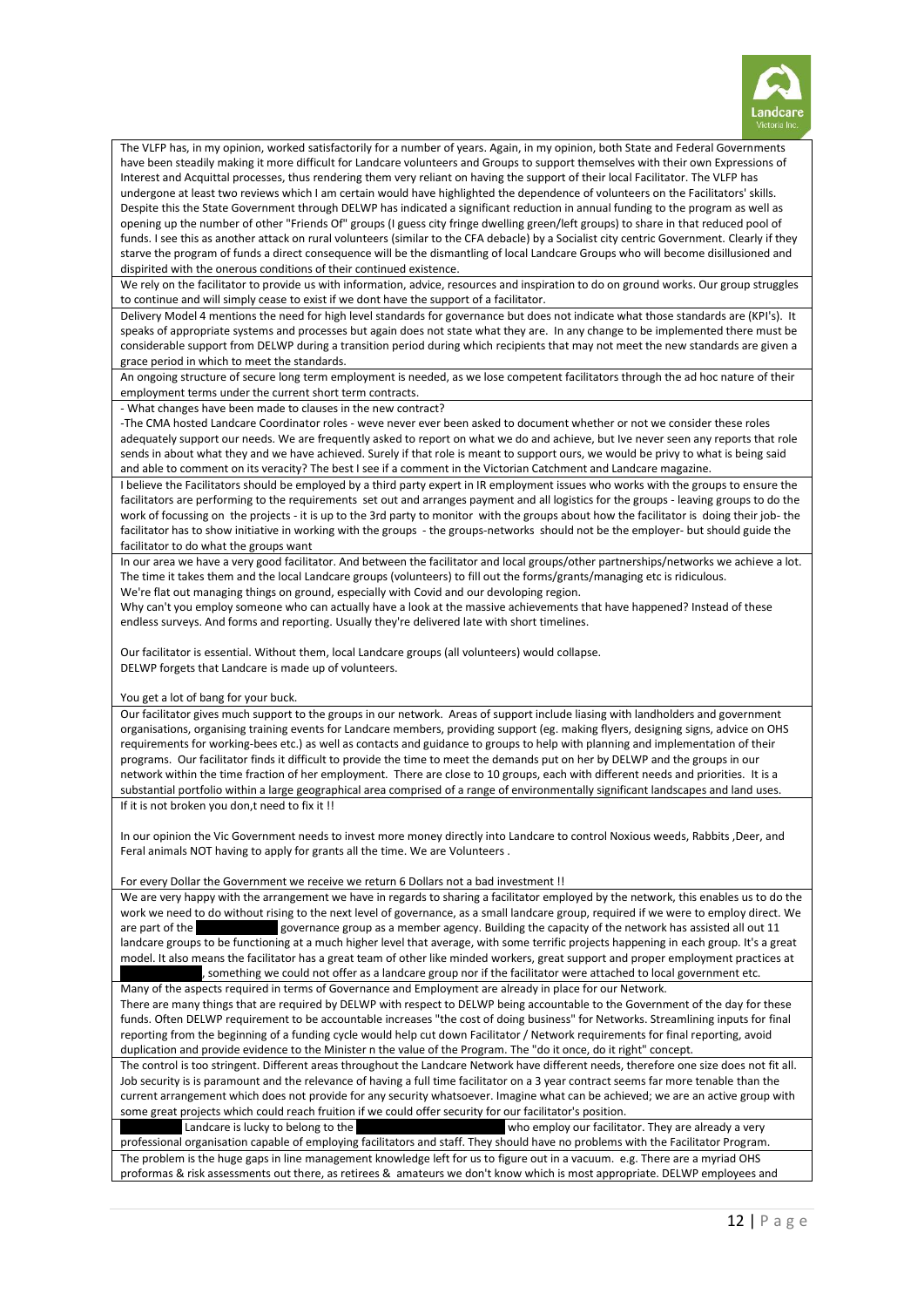

CMA employees have to have them. We should be able to consult with these bodies and to find out what is most appropriate. At the end of the day we as amateur private citizens mat be left facing possible prosecution in a situation where we weren't told and didn't know. At that point our only recourse may be to start legal proceedings against the government body. There needs to be clear training with written/downloadable manuals in all aspects, properly labelled so that we can find what we need to know quickly as unpaid volunteers. By my reckoning the government that dumped this on DELWP with no money to cover training has had 10 years to sort this out so far. There are no fast money saving short cuts to this. We need training events and legal people available to check our work. Landcare Facilitators have insecure employment conditions which detract from their ability to empower local community groups. Instead they are forced to seek large project funding and manage these projects to ensure ongoing employment.

It is beyond the capacity of most Landcare Network Committees, made up of volunteers otherwise busy on farms or in outside employment, to perform anything more than basic governance tasks. Budgeting of projects thus necessarily falls to facilitators, although it may not be strictly their role. Book-keeping and pay-roll services must be outsourced by networks.

Facilitators should be employed in a permanent, ongoing capacity by Landcare Networks, or directly by Government, rather than individual Landcare Groups, as there are not enough positions available to ensure equitable distribution of facilitators across the landscape. It is an unfortunate situation to have individual Landcare Groups competing for one of a limited number of Facilitator positions available.

In short, I would like to see our Network's Landcare Facilitator (and all facilitators) funded as a permanent, full time employee, either directly by DELWP or by our Network, with full funding for office and vehicle expenses. This would free the facilitator to concentrate on empowering and facilitating local Landcare groups to create and support change on the country they love and are responsible for, thereby returning Landcare to something like the powerful and inspirational grassroots movement it used to be.

The diversity across Victoria (and Australia) indicates the different areas having different needs. Stringent control means certain needs in particular areas are not met in accordance with local Landcare management.

Furthermore, the lack of job security for facilitators is less than adequate, given that the funding is rolled out yearly. It is important to offer some continuity to staff.

A 3 year period would be considered advisable.

The Program should be measured on outcomes and not micro managed from afar.

There is to much red tape and justification around how the facilitator is there rather than why the facilitator is there. To much focus on micro managing the role when clearly DELWP do understand employment or taken on the community points of view.

No two community's are the same in the state, Victoria is very diverse and should be given that respect. The answer to all of these problems is very simple. Three persons employed by LVI move around the state regularly assisting groups and facilitators, take it back to grass roots level. The Facilitators and their groups can not be ran from an office in Melbourne.

We share a facilitator with other groups. It is very difficult to ascertain is we are getting value for money in regards to the work hours provided for each landcare group.

The Friends of Thomas does not use a Landcare Facilitator for its activities, so cannot comment on several of the questions above.

It is my opinion that Landcare facilitator's operate quite differently in different Networks and that this is due to the requirement of its members and their environment. There are vast differences in biodiversity and farming practices throughout the state and it is these parameters which define the type of projects and hence the role of the facilitator. I therefore believe that the facilitator's role needs to be kept more flexible than that outline if the VLFP guidelines to allow for this diversity across the State.

Our Landcare Facilitator supports 30 active Landcare and Friends groups, an unrealistic workload to cover in just three days per week. Our excellent Landcare Facilitator is overloaded and cannot fully deliver the level of support needed by our network members. However, funding requirements prevent us from seeking funding for additional hours.

We welcome the opportunity for Conservation Management Networks to access Facilitator funding.

As the Network has not received Landcare Facilitator funding, questions 6, 7, 8 ,9

were answered Neither Agree or Disagree.

The VLFP needed to be reviewed but I accept that some of the requirements by DELWP under the new arrangement may be beyond the ability of some Landcare Network Committee. If DELWP intend to broaden the funding to other environmental volunteer groups e.g. Friends of groups and Coastcare groups then perhaps they should rename the program as calling it the Landcare Program implies that the funding is just for Landcare Networks and their members.

The Mitta 2 Murray Landcare Inc have been undertaking a lot of work to ensure all policy, procedures and the the application are in place. They have been very positive about the process, and it has given us time to really consider how we operate. For us I believe the process has been good, but we have a lot of good people with a range of skills, and are working on having everything completed in the next few weeks. I personally am really happy with (current employer) and **Mitta 2 Murray Inc (the group applying for the** next round). I / we believe we can really have a positive community and on ground impact in the future. Happy to chat further.

Our Network has always had appropriate governance in place and it suits me as Facilitator to be employed as a contractor. If we are to encourage younger people into the role positions with more hours must be offered. This role suits me as I am older and work in other roles in the community as well.

I am very happy with my current employment arrangement but am saddened that not all Facilitators enjoy similar relationships with their Networks/Groups.

Our Landcare group is unwilling to take on the role as an employer and is looking at other arrangements

As a past executive committee member for the our network and currently a committee member of our local group only, I have experienced the "employment associated workload" of employing staff directly. The network has now tried 3 models of employment (and possibly a previous one before my time), our preferred method thru the local CMA proved to be exorbitantly expensive and cumbersome primarily due to inflexibility of the CMA overheads and on costs. The outside region model of employing facilitators was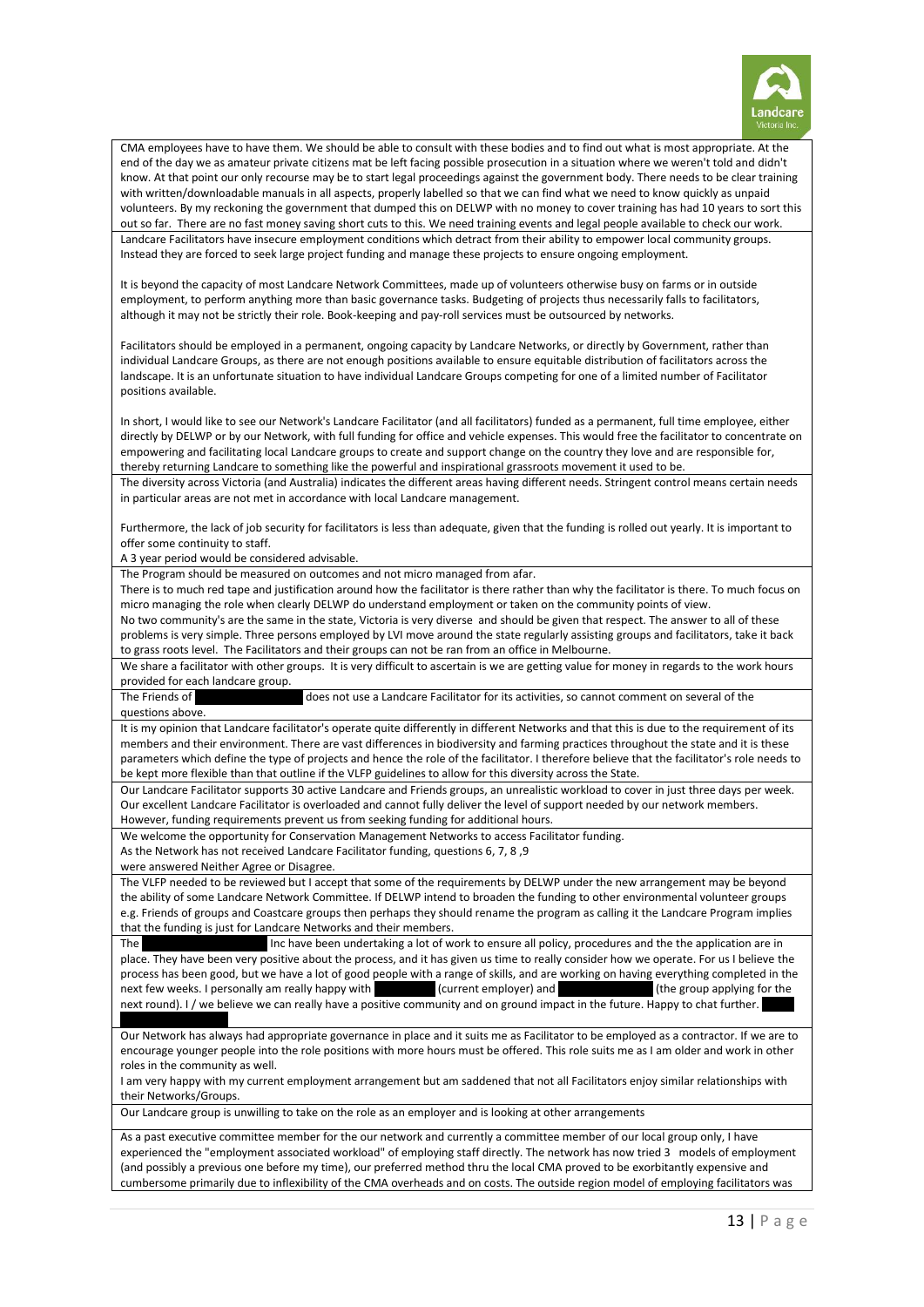

working ok, but not ideal. Direct employment would be the preferred model subject to sufficient funding and support for volunteers responsible for the employment.

The Facilitator Program is very valued by local Landcare Groups. Facilitators help mitigate the burdens of navigating legislation, grant applications, activity & event organisation and disseminating critical information. This role is best executed with flexibility and a minimum of additional controls & regulatory requirements. The Facilitators are well-governed by the local Landcare community and are held accountable, measured by results and feedback from the group.

Will no longer be continuing as a landcare network so do not need facilitation support in the future. The proposed changes are not the only reason for the Network to fold, but were a consideration (could see the changes to landcare facilitators coming 12 mths ago). The landholders have found alternative support (through Southern Farming Systems) where we will have co-ordination assistance to manage projects and activities rather than this fanciful idea of facilitation and expecting volunteers to do the management!

I applaud the new guidelines and recommendations regarding facilitator employment post June 30 2021 - up to now conditions of employment particularly in relation to contract employment have been exploitative in my opinion. Its a credit to the facilitators involved that they have achieved so much in often adverse employment circumstances which have required putting in many more hours than what they are paid for. The frequency and amount of reporting required and the uncertainty of ongoing employment are critically important considerations going forward. Personally I find the adversarial nature of the funding application process really distasteful and I doubt in the end that it really produces better outcomes for Landcare.

It can only be positive as a relatively new group; we welcome the proposed support opportunity.

In 2019, I completed a survey on the Victorian Landcare Facilitator Program (VLFP), and from what I understand the results of that survey informed the VLFP Review Report. In the 2021-24 VLFP Guidelines it is clearly indicated that the recommendations from the 2019 Revew Report have informed the changes to the VLFP. The changes to the VLFP employment requirements are nothing radical, instead they long overdue and should have already been in place, as they constitute good employment practice. I wonder why LVI is doing this last minute survey, which includes several overly negative questions on the changes to the VLFP?

We are a volunteer landcare group and our current facilitator is employed by  $\Box$  Landcare Network. We have no specific information/documentation detailing the current governance and employment requirements to compare with any changes required by DELWP.

We are all volunteer members and already are burdened with funding applications and the like. To employ someone would be onerous and wasteful

DELWP does not respect volunteers time and should not continue to try and interfere with changing a system that has worked for a quarter of a century. Every consultants report proves Landcare's worth but the results are ignored and DELWP continue to try and erode this wonderful grass-roots organization!

The funding is insufficient to employ a Landcare facilitator and cover all of the extra add on costs that this entails. How is the funding shortfall going to be addressed.

There has been too much uncertainty around the employment of VLF for too long. We have employed outstanding Facilitators, but the insecurity that comes with the way DELWP is managing the program means the role becomes unattractive for these talented employees.

We welcome the Facilitator Program as it will not only help us support our activities but also build our capacity.

The current program is working fine. Why change it?

The existing program for is running very successfully and we can't understand the need for change

Because of the autocratic style of our current Landcare Facilitator, our Network would benefit from some of the changes proposed by DELWP.

were hopeful that DEWLP would have provided support/guidance/templates etc to assist landcare groups meet the new governance/employment requirements prior to having to apply for further funding to employ a facilitator. The new governance/employment requirements will require more time/effort from landcare group members, who are volunteers and not paid positions. There is still uncertainty around if all current facilitator positions will indeed be funded again for the next three years, and some groups may decide that the 'red tape' is not worth it and stop employing a facilitator which would be devastating for those particular individuals.

Not familiar with the role so have opted for "not sure" type answers.

I note this statement in the FAQs from DELWP:

1. 'There is no guarantee all successful applications will be provided funding for the full 2021-24 period.' Does this mean we can employ someone but not pay them?

2. The fact that any network can apply weakens the Landcare movement as it dilutes the available funding for Landcare. This is also reflected in the much diminished Landcare grants that are open to all environmental groups.

FAQs, i.e. Guidelines continue to change. DEWLP is not a reliable partner and needs to learn to delegate and empower groups.

Under current changes the current committee or separate groups will not be directly employing facilitators. The groups want facilitators.

We have found that the inflexibility with the weekly hours has been an issue, at times of the year there is a greater workload and other times the workload is less. It has also made it difficult to adjust employment hours in response to the changing needs of the employee (e.g. flexibility in terms of family leave).

The reporting for the program has been enormous. The amount of time spent on reporting increases the hours required for volunteers to commit to the program and also impacts on the facilitators time to dedicate to other tasks.

The Facilitator Program is very valued by local Landcare Groups. Facilitators help mitigate the burdens of navigating legislation, grant applications, activity & event organisation and disseminating critical information. This role is best executed with flexibility and a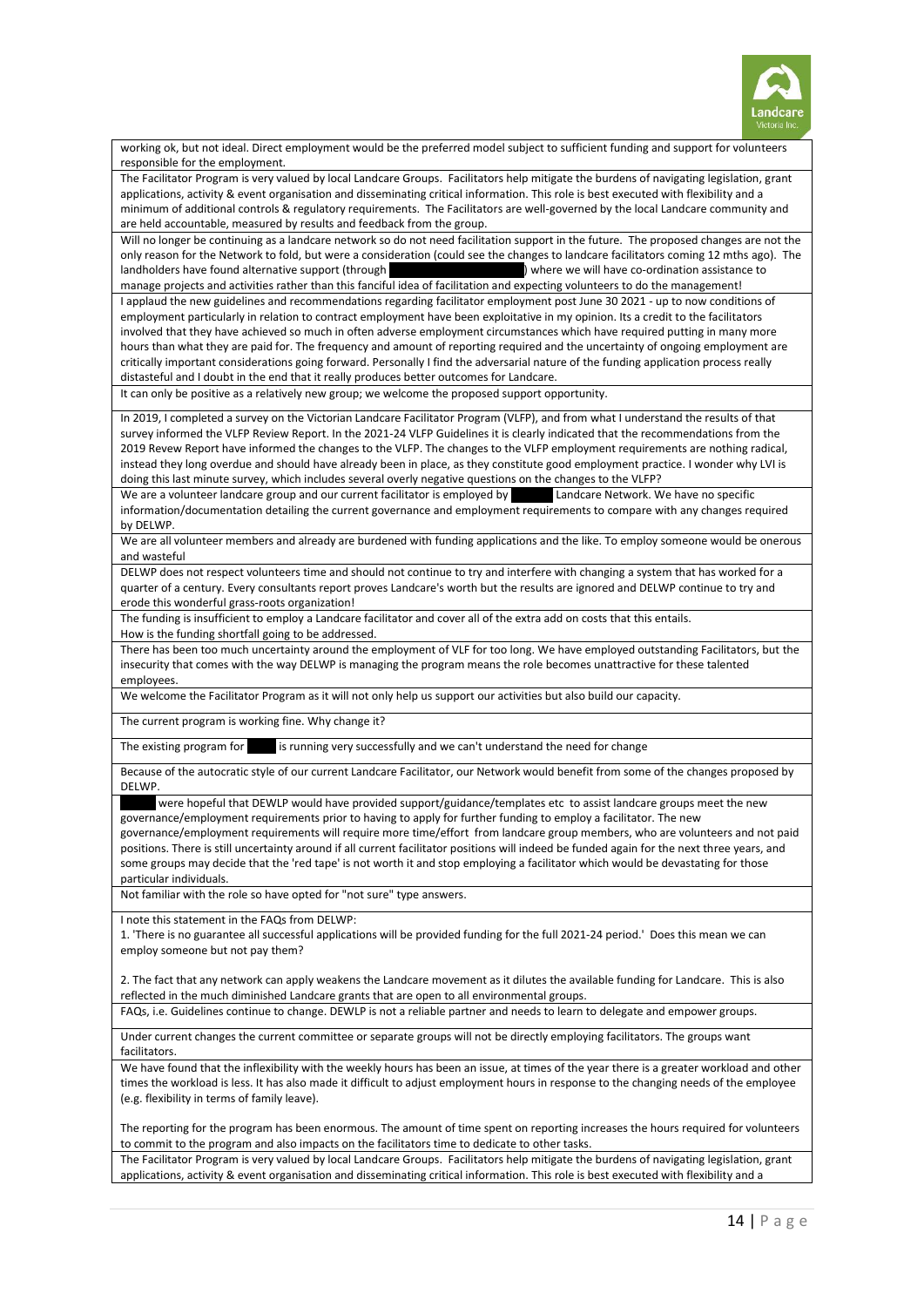

| minimum of additional controls & regulatory requirements. The Facilitators are well-governed by the local Landcare community and<br>are held accountable, measured by results and feedback from the group.                                                           |  |  |
|----------------------------------------------------------------------------------------------------------------------------------------------------------------------------------------------------------------------------------------------------------------------|--|--|
| Our group will not be individually applying for a facilitator position as it is way beyond our capability to manage the position. Being a                                                                                                                            |  |  |
| small, rural group we liked knowing there was a facilitator focused on our region, who benefited many groups, hence why it was                                                                                                                                       |  |  |
| Landcare Network. The role is essential for small groups to keep ticking over, as volunteers are tired &<br>hosted by the                                                                                                                                            |  |  |
| time poor but still wanting Landcare as part of their local communities.<br>We have found that the inflexibility with the weekly hours has been an issue, at times of the year there is a greater workload and other                                                 |  |  |
| times the workload is less. It has also made it difficult to adjust employment hours in response to the changing needs of the employee                                                                                                                               |  |  |
| (e.g. flexibility in terms of family leave).                                                                                                                                                                                                                         |  |  |
|                                                                                                                                                                                                                                                                      |  |  |
| The reporting for the program has been enormous. The amount of time spent on reporting increases the hours required for volunteers                                                                                                                                   |  |  |
| to commit to the program and also impacts on the facilitators time to dedicate to other tasks.<br>Not aware of the Victorian Landcare Facilitator Program. I don't think this survey applies to us. Our involvement with DWELP is mainly                             |  |  |
| to do with insurance cover.                                                                                                                                                                                                                                          |  |  |
| I wish we didn't have to work with DWLWP.                                                                                                                                                                                                                            |  |  |
| Environment Alliance we have enjoyed the services of a landcare facilitator for many years.<br>As a member group of the                                                                                                                                              |  |  |
| We look forward to participating in a new application process to secure another three years of funding.                                                                                                                                                              |  |  |
| Well needed on ground and in office support.                                                                                                                                                                                                                         |  |  |
| Disappointing we are all tangled up in the strings that are attached.                                                                                                                                                                                                |  |  |
| We will provide these separately.                                                                                                                                                                                                                                    |  |  |
| Make sure there's still a facilitator program.<br>Volunteer groups are getting pushed harder and harder every year.                                                                                                                                                  |  |  |
| Hello,                                                                                                                                                                                                                                                               |  |  |
| I'm not sure that our group has access to or been contacted by a landcare facilitator. We are only just on the cusp of being 1 year old<br>group.                                                                                                                    |  |  |
| In principle the governance arrangements and expectations make sense however the skills and capacity of Network committee                                                                                                                                            |  |  |
| members are limited (e.g. farmers who have never worked in a company/corporate environment where this is "normal" practice).                                                                                                                                         |  |  |
| the 3 days allocated for our facilitator does limit the ability to meet the demands of our aims and objectives.<br>In our case at                                                                                                                                    |  |  |
| Having the security of a three year contract is a welcome development. the reporting requirements have always been over the top and<br>getting worse/                                                                                                                |  |  |
| Disappointed that the VLC has not acted earlier on this issue.                                                                                                                                                                                                       |  |  |
| Why wait until the last minute to react to DELWP taking control of Landcare.<br>Come on VLC support your membership to fight this unjust treatment of Landcare volunteers.                                                                                           |  |  |
| We have had a very challenging period in the last 12 months in relation to exercising our Landcare Facilitators on ground role aspects                                                                                                                               |  |  |
| through the Covid19 restrictions. In the end our engaged person resigned and we have been seeking a suitable replacement since late                                                                                                                                  |  |  |
| November 2020. It is extremely difficult to attract suitable applicants to a role that has only three more months to run on current                                                                                                                                  |  |  |
| funding and no guarantee of the funding continuing past June 30 2021. We are about to appoint a new facilitator in the next few days                                                                                                                                 |  |  |
| after a long advertising and interview process. It needs to be remembered by all that we are a volunteer group at all levels from<br>Committee roles to membership. The need is to be focussed on encouraging the ongoing participation of the thousands of Landcare |  |  |
| volunteers and not making the tasks more onerous for those who choose to be committee leaders.                                                                                                                                                                       |  |  |
| While the program is generally seen as excellent by our organisation, we believe it does little for our audience and partners in our                                                                                                                                 |  |  |
| rapidly growing peri-urban community.                                                                                                                                                                                                                                |  |  |
| Understood are the proposed changes, which our group believe they can cope with.                                                                                                                                                                                     |  |  |
| The changes will improve accountability by all involved which many volunteers may not be able to cope with or accept without careful<br>and considered implementation.                                                                                               |  |  |
| Any group without experienced volunteers with government and commercial backgrounds, the current situation with our group, will                                                                                                                                      |  |  |
| have difficulty in undertaking the governance and regulatory requirements now required.                                                                                                                                                                              |  |  |
| This devolving of the responsibilities for the employment of facilitators on voluntary groups will require very strong support from                                                                                                                                  |  |  |
| DELWP or review of the model being proposed.<br>Facilitator employment should not be based on landcare groups in their area. Facilitators do exceptional environmental work with nrm                                                                                 |  |  |
| groups, committees of management, reserve committees etc. They also work with local shires, councils, indigenous communities,                                                                                                                                        |  |  |
| numerous landowners and Parks Vic to complete landcare projects. Our facilitator just completed a local weed identification                                                                                                                                          |  |  |
| publication with the local council. This valuable work was not for a landcare group but will assist many environmental groups in the                                                                                                                                 |  |  |
| area along with community members and council outdoor workers.                                                                                                                                                                                                       |  |  |
| It is not feasible for an individual Landcare group to employ or manage Landcare facilitators over a long term period. The management<br>and governance issues are excessive and the uncertainty of year to year funding makes the situation untenable.              |  |  |
| network has demonstrated what is possible in this area. The is however something of a unicorn. The network has been<br>The                                                                                                                                           |  |  |
| successful in spite of the economic constraints and character of volunteer landcare groups. Only a handful of people have been a part                                                                                                                                |  |  |
| of the process from the start and understand how and why this has been achieved. Needless to say - success hasn't been the result of                                                                                                                                 |  |  |
| government policy, rules and interference.                                                                                                                                                                                                                           |  |  |
| You would do well to investigate case studies like this in more detail rather than calling for random comments via an online survey.                                                                                                                                 |  |  |
| offer to host a new facilitator for 2 years if the application gets funded.<br>Our group has already agreed to accept                                                                                                                                                |  |  |
| What happens after that remains to be seen. Our group has committed to playing a role in taking on the management of a paid                                                                                                                                          |  |  |
|                                                                                                                                                                                                                                                                      |  |  |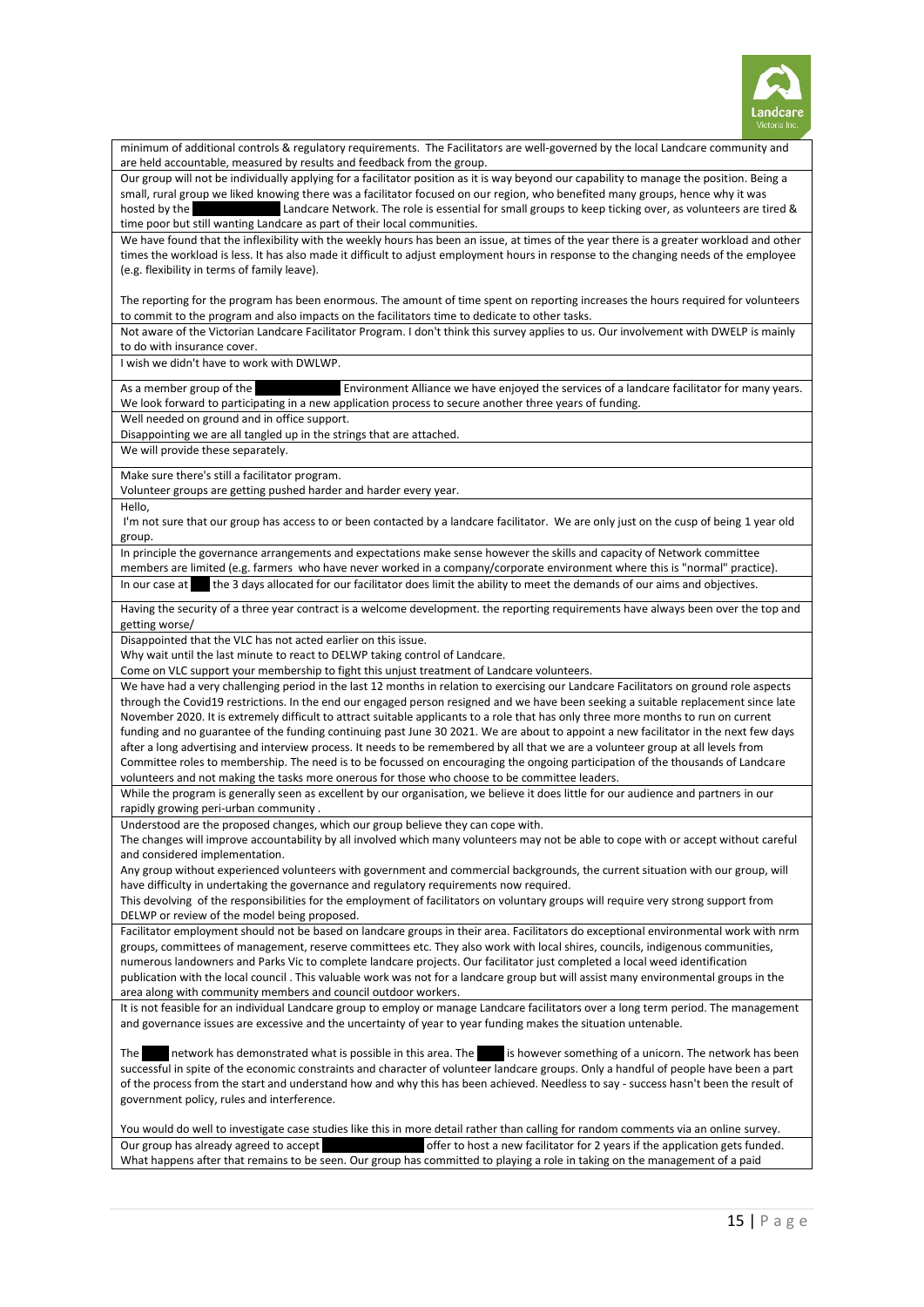

facilitator (with several other groups) but there are concerns this will burden individuals in our group with time availability a major factor

This program is very valuable and is making an enormous contribution to helping landowners and other people carry out natural resource management works and educate the community to better understand environmental issues.

The arrangements need to be flexible, an increase in salaries, representative of a professional in the industry.

Our Landcare Group uses our local Landcare Network Facilitator for advice and to access resources and information. The Network also run informative forums etc. Unfortunately, due to Covid 19 restrictions we have not had much face to face contact with the network this year.

My thought is that the facilitators should be employed by a government department not the Landcare groups who have to carry all the legal responsibilities for their employment

The facilitator has not assisted our group at all. This system is not viable for our group. At least one group in our area sadly has ceased to exists since the facilitator was implemented.

having a good facilitator is the difference between life and death for most groups.

Friends of the Helmeted Honey employ staff so do not face the difficulties that organisations without paid staff have to face. However the burden on our volunteer Treasurer is heavy and may not be sustainable in the long term.

It's frustrating that one of the most cost effective conservation stewardship programs that is essential for the function and capacity of Landcare groups is being made increasingly difficult for groups to access and unnecessarily onerous.

To insist on groups employing their facilitators with the mandatory administrative complexity creates an additional burden on Landcare COM's to ensure compliance. Many COM's will struggle to manage the complexity and will require outside professional support to do so and a cost.

These changes represent a real deterrent to groups considering applying for funding and thus undermine their capacity to initiate projects and engage their communities

Landcare Network would prefer our current arrangement of apply for VLF funding and the Shire employing the facilitator. This arrangement gives us more control.

is up to date and completed all reporting requirements from DELWP. These reporting requirements do take up significant volunteer time as well as precious facilitator time. It is aggravating to do the reports.

I have no idea of the changes in place for the LCFacilitator program

Invaluable, time, commitment, keeping groups in the loop, supportive, knowledgeable, respected

We were initially concerned that we wouldn't be able to continue with our contracted arrangements, but after talking with it appears we can continue on much as we are but with better policies in place around things like grievances and Code of Conduct. Implementing these policies will be a challenge, but should be achievable with good templates to work from.

We are nervous about potential increased reporting burdens too, but these are a bit unknown as to how bad they'll be.

There is an underlying concern that the value proposition around landcare has been in the ability to deliver on ground action without the beaurocratic burden, and that is being eroded. However there are legal obligations that are inescapable. The challenge is that the ability to manage that side of our work is clearly underfunded. We are expected to meet the standards of government without the HR department etc to go with it.

Our landcare Network covers similar footprints in Port Philip and Corangamite catchments, but this form didn't allow for that response. Our Landcare network has been very happy with the facilitator model we have been following since 1994. Although DELWP expresses a desire for community groups to become more self sustainable and resilient, they also seem to be wanting more conformity and control over Landcare in the longer term. The key to our success in the past has been a non-beaurocratic approach to NRM. Now we are going to get bogged down with a load of petty rules and regulations.

I feel that DELWP wants to exert greater control over the 'next generation' of Landcare facilitators and Landcare networks committees of management by imposing many rules and restrictions that we need to comply to before receiving a relative small amount of funding.

DELWP IS INVITED TO REMEMBER THAT THE LANDCARE NETWORKS ARE GENERALLY ADMINISTERED BY VOLUNTEERS WHO ARE, IN THE MOST PART, WITHIN THE OLDER AGE BRACKET.

CMA ADMINISTRATION CHARGES ARE EXCESSIVE.

ACCOUNTING MUST BE AUDITED [AT A FEE] TO COMPLY WITH FUNDING CONTINGENCIES.

THERE MUST BE A MORE EFFICIENT SOLUTION TO FUND THE FACILITATOR PROGRAM!

Another organisation will submit an application to the 2021-24 VLFP for a Landcare Facilitator position that will support our group and other groups. The changes to the 2021-24 VLFP are very welcome as they will lift the employment standards for both employers and employees, and will also help mitigate risk. The new employment resources for the VLFP that are being provided by DELWP to support the new program that are on the Landcare Gateway are also very welcome as they will help support groups and networks who take on the role of employers of Landcare facilitators.

The Dunolla Community Community Community Community Community Community Community Community Community Community Community Community Community Community Community Community Community Community Community Community Community

We are satisfied with the changes to the 2021-24 VLFP, which lift the employment standards and governance requirements of the VLFP, and regard these changes as improvements to the delivery of the program.

As one of the first recipients of the VLLP some 8 or so years ago the program has enabled our groups to grow substantially. While over the last few years there has been uncertainty about whether the program will be continued, we feel to re apply for the program is a good idea. Many people have moved on and certain expactions have changed over the years. One particular improvement is to ensure applicants do not seek auspicing services for employment as in some cases can attract a cost double that of the VLLP. Providing payroll services only is a much more cost effective approach if needed. In the last programs, facilitators were employed by CMA's and/or councils which without prejudice resulted in conditions and restrictions in conflict with the intent of the VLLP. If those networks instead just took on payroll services if needed thay would not have had to seek VLLP funding as their budgets would have been able to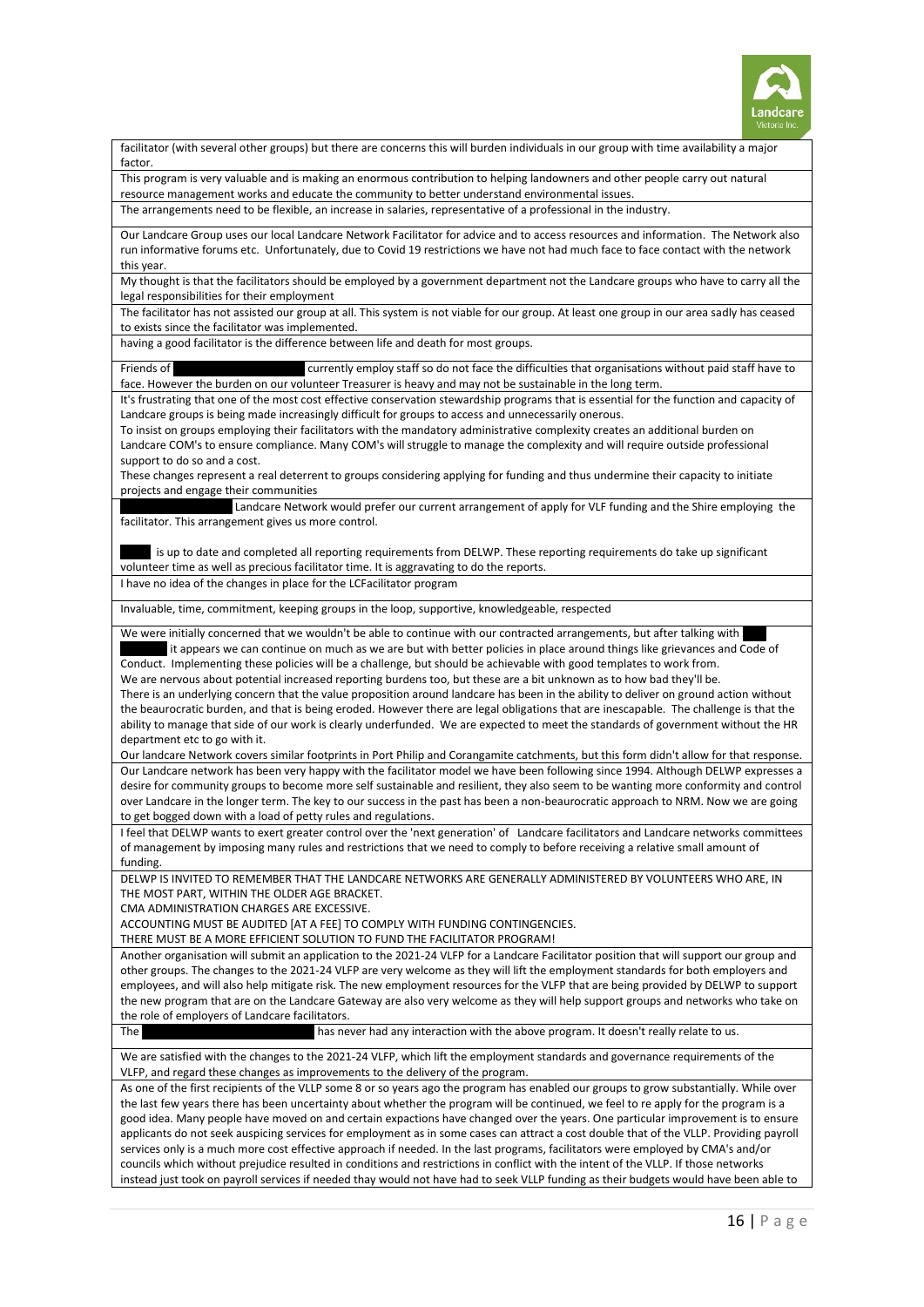

| support a partime facilitator. We would also like to see applicants provide their financial statements in the application process which                                                                                                                                  |
|--------------------------------------------------------------------------------------------------------------------------------------------------------------------------------------------------------------------------------------------------------------------------|
| shows a need for the funding. We look forward for the program to continue with the full support of the current offering.<br>The Landcare Facilitator program should be primarily focused on resourcing and assisting Landcare Groups in initiating and conducting        |
| on ground works that are environmentally sustainable.                                                                                                                                                                                                                    |
| Making this program available to a number of other groups, beyond the Landcare organization, will add layers of administrative                                                                                                                                           |
| complexity and accountability which will reduce the funding available to the tried and established Landcare system.                                                                                                                                                      |
| Our group is very small, with minimal committee organisation sufficient to meet LVI requirements for insurance. In the past we have<br>dealt with LVI directly, mainly seeking auspices for grants from<br>Council and as an insurer.                                    |
| While we are associated with the<br>Landcare Network and have attended occasional meetings we otherwise have no                                                                                                                                                          |
| significant no organisational connection.                                                                                                                                                                                                                                |
| We do value their role in providing regular networking opportunities with similar groups across the<br>as well as seminars                                                                                                                                               |
| and training opportunities.<br>Given the value of their role, particularly for larger Landcare groups, I have always been astonished that the facilitators position seems                                                                                                |
| to be so insecure, depending as it does on frequently renewed short term funding from a very uncertain pool of funds! In the face of                                                                                                                                     |
| such stress it is surprising that our local facilitator Anne has continued to serve, and so well.                                                                                                                                                                        |
| We are not familiar with the new governance requirements that DELWP is requiring, however if they impose even more bureaucratic                                                                                                                                          |
| form filling for small groups it will be very disappointing and a significant disincentive to future engagement.<br>Facilitators have become irrelavant as groups are tired and dropping off like dead flies. Before they helped to source funding and                   |
| organise the groups now they appear to be admin staff and little else. And lets stop pretending that funding facilitators is investing in                                                                                                                                |
| Landcare. The funding still needs to flow on to real projects and that doesnt mean another round of tree planting or containment                                                                                                                                         |
| areas.                                                                                                                                                                                                                                                                   |
| Proper governance and employment standards have not just come about because of the DELWP amalgamation, these have existed for                                                                                                                                            |
| years and Landcare Committees should have been aware of their obligations since inception. Workshops and inductions of Landcare<br>Treasurers should be available to make Landcare groups aware and equip then with appropriate systems.                                 |
| I am unsure (well lets be frank, reasonably certain) that many respondents to this will have any idea of the proposed governance and                                                                                                                                     |
| employment changes proposed as part of the VLFP funding. However, it is necessary and should be welcomed, although many on                                                                                                                                               |
| committees, members etc may have little to no idea of what say constitutes bullying or discriminating behaviour. As a previous employ                                                                                                                                    |
| in govt it was often a requirement to READ and AGREE to various policies when signing an employment contract. A similar approach<br>needs to be taken not just with facilitators but also committee members employing the facilitator. Also groups will really struggle  |
| implementing the policies if it is put to the test and will need assistance, and as for a grievance procedure, if a facilitator is bullied by a                                                                                                                          |
| committee person, who do they go to and could it jepardise their job. I deal with 6 committees all are good except for 1 or 2 people,                                                                                                                                    |
| and the other committee members find these 2 hard to deal with and they are on many committees in the area.                                                                                                                                                              |
| - The dept held a review of the program & delivered recommendations 16 months later. Community has been given only 6-8 weeks to<br>respond.????                                                                                                                          |
| - Community is calling out for project management support yet this program doesn't allow pm. Retire facilitators, introduce project                                                                                                                                      |
| managers- groups want relief from admin.                                                                                                                                                                                                                                 |
| - Triple the funding - at state level through to ground level. Support Delwp to better serve the environment, free of short political                                                                                                                                    |
| cycles.                                                                                                                                                                                                                                                                  |
| - Resource qualified field staff to enforce weed legislation<br>- Better vision for landcare.                                                                                                                                                                            |
| Landcare Network so the changes will not affect our group re employment.<br>Our facilitator is employed by the                                                                                                                                                           |
| Im not fully familiar with the expectations so will need time to research                                                                                                                                                                                                |
| Another step by DWELP to take control of Landcare.                                                                                                                                                                                                                       |
| The strength of Landcare rests with the community , inclusive, reflecting the aspirations of the grass roots clientele                                                                                                                                                   |
| Too much bureaucracy that stifles the enthusiasm of the base community and invariably leads to less tangible on ground works and                                                                                                                                         |
| community engagement.                                                                                                                                                                                                                                                    |
| Enough is enough and the powers that be need to understand they are failing their constituents and destroying the true ethic of<br>community Landcare.                                                                                                                   |
| More power to the the on ground people who know their issues and have a clear vision of were land are should be headed, FORWARD                                                                                                                                          |
| not REGRESSING.                                                                                                                                                                                                                                                          |
| Not sure about a number of the questions as to my knowledge the isssues have not been discussed at a group level.                                                                                                                                                        |
| I believe the positions should go back to the CMA.                                                                                                                                                                                                                       |
| The standards indicated by DELWP have been foreshadowed for months now and I don't think we will have any difficulty with them                                                                                                                                           |
| because of the systems already in place. But there are groups and networks which will need to be supported through this more<br>creatively, and I totally get where they are coming from. I also understand the need for improved standards like those proposed. This is |
| a good conversation to be having, but not an easy one. The timing is definitely tricky.                                                                                                                                                                                  |
| When I'm applying for the program again, my thoughts are we are expected to perform to a high standard, on a minimal wage, whilst                                                                                                                                        |
| only working 0.5days a week and achieving all the requirements of the program.                                                                                                                                                                                           |
| The review survey only captured a proportion of people involved in Landcare.                                                                                                                                                                                             |
| People doing the reviews & running the program, need to be an active member of a regional Landcare group to understand what                                                                                                                                              |
| happens in a group. Groups are struggling and need as much support as they can get.                                                                                                                                                                                      |
|                                                                                                                                                                                                                                                                          |
| I think in terms of State Budget the Facilitator program is minimal. I've been told every dollar invested Landcare is 6 in return, yet the<br>program and grants associated with it are still getting cut.                                                               |
|                                                                                                                                                                                                                                                                          |
|                                                                                                                                                                                                                                                                          |